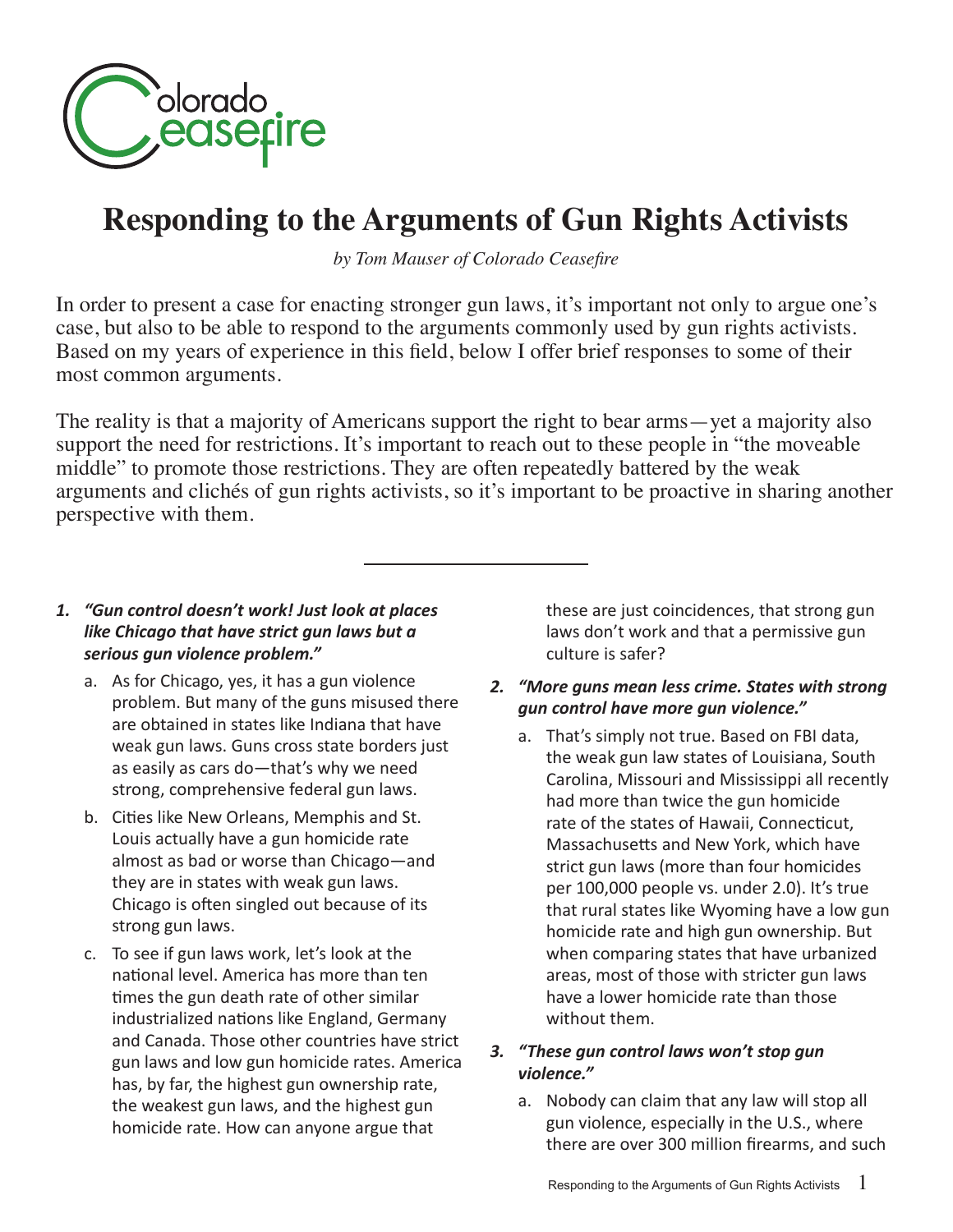easy access to them. It's ridiculous to insist that the test of any gun law would be its ability to stop all gun violence. Instead, we need laws that can reduce and prevent gun violence.

b. Americans are already heavily armed, and there's certainly no evidence it has reduced gun violence. Gun rights activists are pushing to add more guns, allow them anywhere, and promote "shoot first" Stand Your Ground laws--a sure way to increase gun violence.

# *4. "Criminals don't go through background checks."*

- a. Nonsense! They DO go through background checks! In 2018, in Colorado, over 6,275 gun purchases were stopped when the person trying to buy a firearm failed a background check. What crimes did they commit? Twenty-nine of them had been convicted of, or arrested for, homicide; 119 for sexual assault, 12 for kidnapping; 1,107 for assault. Over 370 had restraining orders against them; background checks led to the arrests of 268 fugitives!
- b. Yes, prohibited purchasers do try to purchase guns, sometimes because they are stupid criminals or because they're "testing" the system or don't know they are prohibited from purchasing. The system works! Why would we not do a background check on every attempted purchase to keep guns from people who shouldn't have them?

# *5. "Well, but criminals will always be able to get a gun anyway."*

- a. Well, if we make it easy for them, sure they will. Instead, let's make it more difficult for them. That's why Colorado's voters and legislature have passed laws requiring more thorough background checks—to make it harder for the "bad guys" to get firearms.
- b. By the fatalistic logic of gun activists (that criminals will get guns anyway), we wouldn't require buyers of alcohol to show identification. After all, we know some teenagers are going to get booze anyway, right? But, no, as a society we don't make it easy for them, even though we know some teens will find a way to get alcohol. We enact laws to make it more difficult.

# *6. "If you take away the guns of law-abiding citizens…" or, "The gun grabbers' plan is to have the government confiscate all guns."*

a. Wait a minute! Who's talking about confiscating the guns of law-abiding citizens?!? What bills have been introduced that would do that? There are none! If you are not a felon, or a spouse abuser or a mentally disturbed person, you have a right to buy a gun and would pass a background check. This talk of taking away everyone's guns is just a distraction, a scare tactic, and an attempt to get people stirred up and angry. Besides, how in the world would our government go about confiscating 270 million firearms?!?

# *7. "Look at how Nazi Germany confiscated guns from the Jews!"*

a. Yes, the Nazis confiscated the guns of Jews and other enemies, but gun ownership levels were far lower than in today's America. Are gun activists suggesting that Jews, a minority group, could have escaped persecution and overcome the Nazis simply by having firearms? This argument greatly and callously underestimates the full range of tragic persecution the Jews faced under the Nazi regime, and it distorts history.

## *8. "We need guns to protect ourselves from a tyrannical government, like that of Hitler or Stalin."*

- a. There are no firearms allowed at our polling places.
- b. It's the vote that has protected us from a tyrannical government.

# *9. "Gun control laws violate our Second Amendment rights! They are unconstitutional!"*

a. Individual citizens do not rule on constitutionality, our courts do. The U.S. Supreme Court, a conservative one, ruled in 2008 (*Heller vs D.C.*) that the Second Amendment conveys an individual right to bear arms and it struck down a restrictive Washington, D.C. law that prohibited handguns in citizens' homes. But the Court also clearly signaled that other existing gun control laws were acceptable so long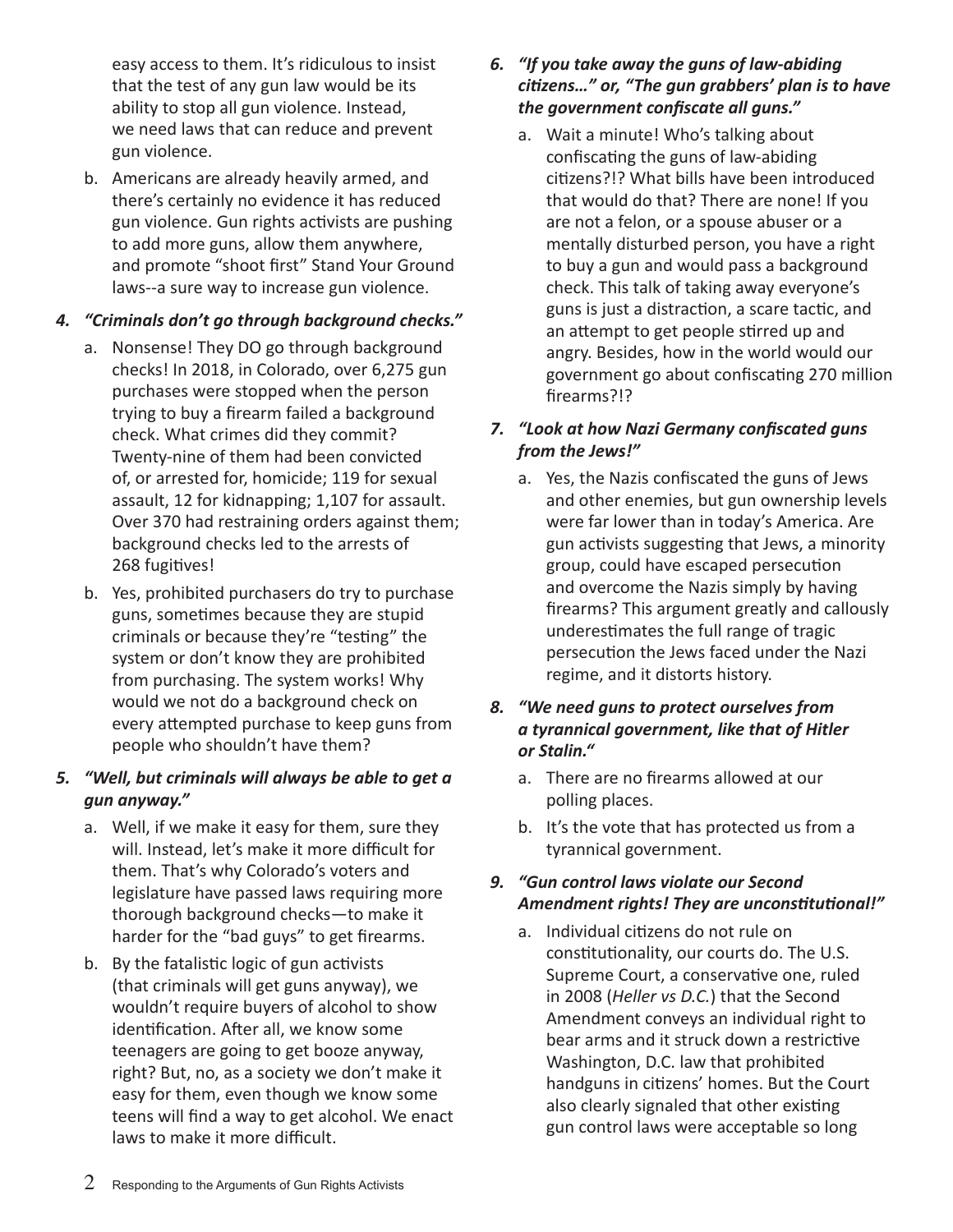as they were not as extreme as the one in D.C. In essence, the Court ruled the Second Amendment does not provide an absolute right to bear arms, just as the First Amendment's right of free speech does not convey a right to scream "Fire!" in a crowded theater if there is none.

#### *10. "More people are killed by cars than guns, but I don't hear you talking about banning cars!"*

a. In Colorado, more people now die of gunshots than from car accidents. Nobody is talking about banning cars. But we do highly regulate cars: we have numerous laws on how cars can be used, we are required to register our cars and license the drivers, requiring that they show proficiency in using them. We do virtually none of that with firearms. We take steps to make cars safer, and car deaths and injuries have been in decline; that's not the case with firearms.

### *11. "Mass shooters always go for the 'gun free zones' to commit their carnage."*

a. School and workplace shooters choose their target not because it's a gun free zone but because it's their school or workplace…they have a connection to the location! Many of these shooters don't care if there are armed people at the target location because they are mentally disturbed or not thinking rationally; also, many are suicidal or want to be killed in a shootout.

# *12. "None of these gun control laws would have stopped Columbine or Aurora or Sandy Hook."*

a. Obviously it's too late to stop those tragedies. But we should take steps to try to prevent the next tragedy. Just as important, our efforts shouldn't be aimed just at mass shootings but, rather, at everyday gun violence. Every day, nearly 100 Americans are killed with guns, and over two times that number are injured by gunshots.

# *13. "These gun control laws prevent people from defending themselves."*

a. That's simply not true! It's just another fear-mongering scare tactic designed to get people angry and fearful. Laws like those requiring background checks don't prevent law abiding citizens from defending themselves. People have a right to protect themselves.

b. Also, research has shown that people, women in particular, are more at risk of a homicide if there is a gun in the home.

# *14. "The problem is mental health, not guns."*

- a. Let's not exaggerate the problem and create unfounded fear about people with mental health issues; most of them are far more likely to be victims of violence than perpetrators. According to the CDC, people with mental illness committed fewer than 5% of firearm homicides between 2001 and 2010. We must do more to fund our mental health services and should focus on the small percentage of mentally ill people in crisis.
- b. What hypocrisy! Gun activists and the gun lobby blame our gun violence problem on mental illness and states that fail to enter the records of disturbed people, but then they usually oppose attempts to broaden the definition of mental health illnesses that would qualify for gun restrictions. The gun lobby also opposes conducting wider background checks that would keep guns from being sold to disturbed people in the first place!

#### *15. "'Red flag' laws don't work, and they don't provide due process to law abiding citizens, because they aren't warned of the order in advance. They can be abused by disgruntled ex-lovers."*

a. Extreme Risk Protection Order (ERPO) laws allow families or law enforcement to ask a judge to temporarily remove firearms from persons who are in crisis or have a demonstrated risk of harming themselves or others. These laws prohibit the sale of firearms to such persons until the order is lifted. It is true that the person is crisis is not made aware of the order in advance; the same is true of most domestic restraining orders. It obviously could be very dangerous for law enforcement to attempt to remove firearms from a person in crisis if that person is warned in advance, or it could lead to a suicide attempt. Once an order is issued and